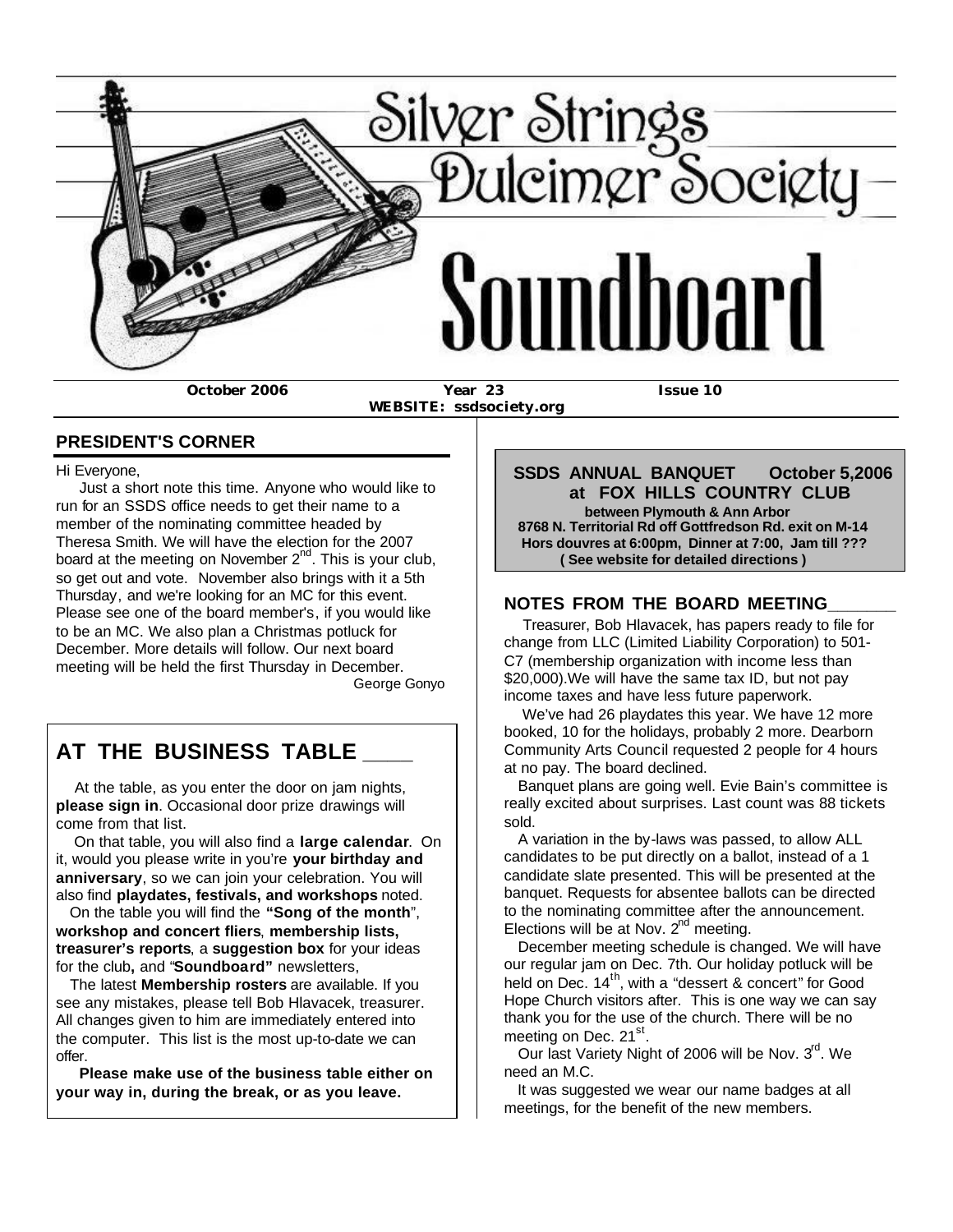### **MARK YOUR CALENDAR :**

| Oct. 5 SSDS Annual Banquet. Plymouth |  |  |  | <b>New board nominations announced</b>   |  |
|--------------------------------------|--|--|--|------------------------------------------|--|
| Oct. 7. SSDS Playdate time TBA       |  |  |  | EMU family day Ypsilanti                 |  |
| Oct. 14 Uncle Carl's Jam 12:30-4 pm  |  |  |  | Senior Center Spring Arbor, Mi.          |  |
| Oct. 20 SSDS Playdate 6:00pm         |  |  |  | Maple Hts Sr. Home Allen Park            |  |
| Oct. 22 SSDS Playdate 3:30 pm        |  |  |  | <b>U-M Botanical Gardens Ann Arbor</b>   |  |
| Nov. 2 SSDS Board elections & jam    |  |  |  |                                          |  |
| Nov. 16 SSDS Playdate 1-2:00 pm      |  |  |  | Elderwise Ann Arbor                      |  |
| Dec.4 SSDS Playdate 6-7:00 pm        |  |  |  | Cherry Hill Presb.Church, Dearborn       |  |
| Dec. 12 SSDS Playdate 1 - 2:00 pm    |  |  |  | <b>Retired School Personnel, Berkley</b> |  |
| Dec. 13 SSDS Playdate 2:30-3:30 pm   |  |  |  | American House Westland                  |  |
| Dec.17 SSDS Playdate 6-7:00 pm       |  |  |  | St. Richard's Church. Westland           |  |
| Dec. 19 SSDS Playdate 7-8:00 pm      |  |  |  | Northville Library Northville            |  |
| Dec. 21 SSDS Playdate 12:15-1 pm     |  |  |  | Livonia Civic Center Livonia             |  |
|                                      |  |  |  |                                          |  |

#### **YOU CAN BANK ON THIS \_\_\_\_\_\_\_\_\_ (TREASURER)**

 What a nice jam we had Thursday. A great turnout of 60+ members attended. .The jamming sounded great. I was kept busy with dues renewals and didn't get much time to play, but it was good kind of busy. We had 51 membership renewals last night and one new member. Linda Osgood is a friend of Jane Chevalier and joined us last night. Please add Linda to your roster.

 October is upon us and it is time for the annual banquet. The banquet team sounds very excited with their plans so I can hardly wait to see what's in store. Following right behind is November and the election of officers. *Please note that your dues for 2007 must be paid by November 2nd to be eligible to vote.*

 Last but not least, the corporation status change paperwork, for a change to a 501c7 status with the IRS, is ready for the mail. If approved we will change from a Limited Liability Corporation (LLC) to a Membership Club corporation. Federal tax liability will be eliminated until we earn over \$20,000. That should save us some money and reduce paperwork in years to come. I am looking forward to the Election, Christmas Season playdates, and the new year.

*Mark your calendar… the December 21st meeting has been moved to the 14th by the board, and we will have a Christmas potluck that evening.*

Bob Hlavacek

#### **NEW MEMBER \_\_\_\_\_\_\_\_\_\_\_\_\_\_\_\_**

 Linda Osgood … guitar, autoharp, piano 10424 Geddes Rd., Ypsilanti, Mi 48198

 **Suggestion… Date your new membership list we began distributing last month as "September 2006".**

### **V.P. BUSINESS\_\_\_\_\_\_\_\_\_\_\_\_\_\_\_\_\_\_\_\_\_\_**

#### Hi Everyone!

 With the beautiful autumn colors bursting forth, and the air perfumed by ripening apples, cider and donuts, our summer memories have been stored away. It's also time to dust off those holiday tunes, and get ready for the busiest season of our musical year. Roger Davis, our music coordinator, will let us know where and when our practice sessions will take place.

 Here's what we have booked. We have sufficient players for some of the dates and I've indicated that next to the playdate by \*\*. Remember all of our bookings are private events unless otherwise stated. We currently have 2 open/public bookings both in December-- Northville Public Library and Livonia Civic Center Library.

- Oct. 07 EMU Family Day, Ypsilanti, 1:00 2:30 pm 20 ..Maple Heights Retirement Home, Allen Park, 6-7:00 pm
	- 22...Matthei Botanical Gardens, Ann Arbor, 3:30 - 4:30 pm \*\*
- Nov. 16..Elderwise, Ann Arbor, 1:00 2:00 pm
- Dec. 04..Cherry Hill Presbyterian Church, Dearborn, 6:00 - 7:00 pm
	- 12..Suburban Retired School Personnel, Berkley, 1:00 - 2:00 pm
	- 13..American House, Westland, 2:30 3:30 pm
	- 17. St. Richard's Church, Westland, 6 7:00 pm
	- 19..Northville Library, Northville, 7:00 8:00 pm
	- … 21..Livonia Civic Center Library, Livonia, 12:15 - 1:00 pm

 Thank you to all who have supported the playdates these past several months. We've had fun and touched quite a few folks with the music we brought to them. Be sure to sign up early because some dates fill up fast. Until next month…. Ramona Hadley

### LET'S CELEBRATE ! ! ! ! !

| Oct. 9 Happy Anniversary                   |                                          |
|--------------------------------------------|------------------------------------------|
|                                            | <b>John &amp; Sharon McAuliffe</b>       |
|                                            | Oct. 16 Happy Birthday Marlin Harmon     |
|                                            | Oct. 17 Happy Birthday Carol Ann Mathews |
| Oct. 22 Happy 13 <sup>th</sup> Anniversary |                                          |
|                                            | Dave & Theresa Smith                     |
|                                            | Oct. 23 Happy Birthday Larry Allen       |
|                                            | Oct. 28 Happy Birthday Valerie Karhu     |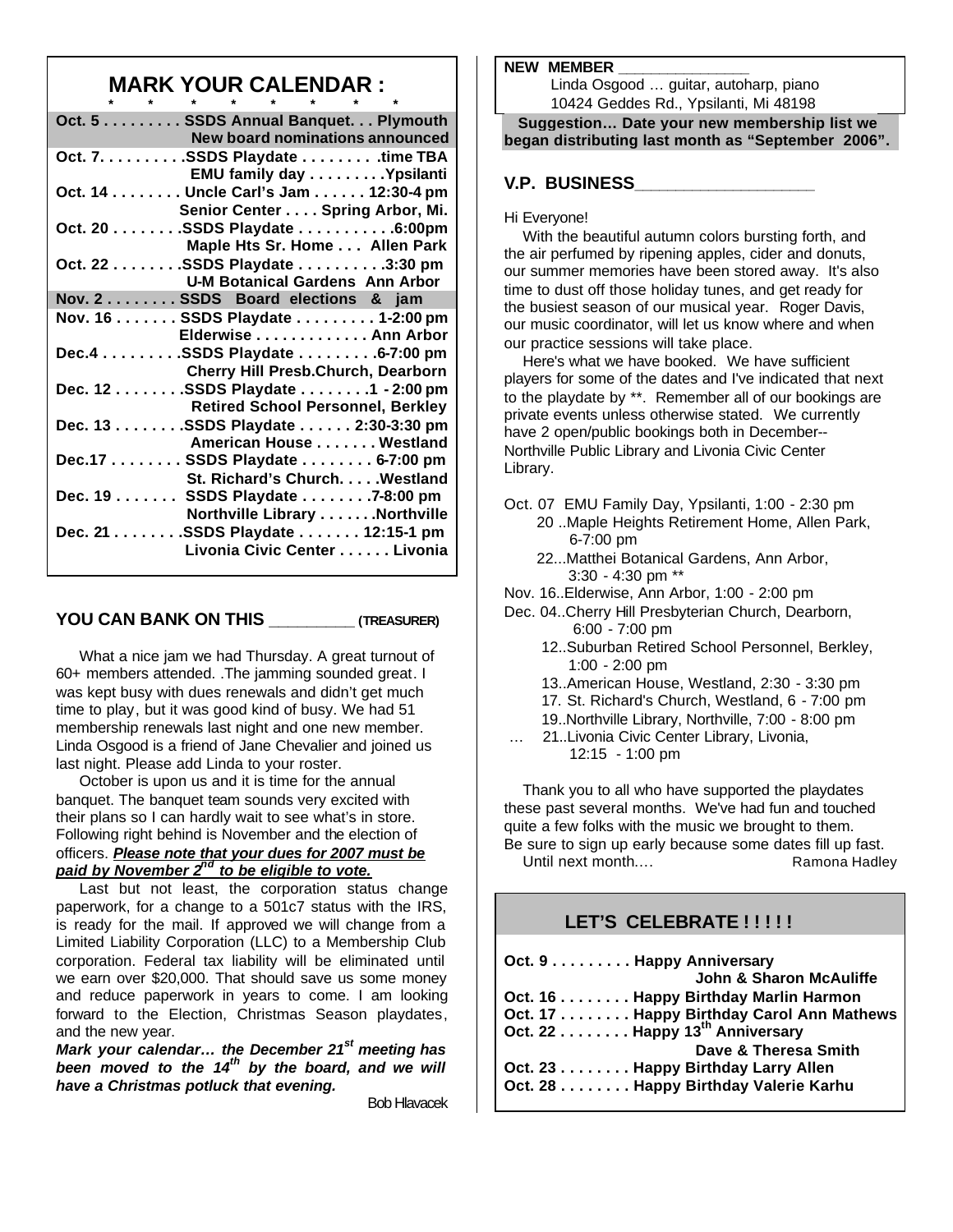### **V.P. PROGRAMS\_\_\_\_\_\_\_\_\_\_\_\_\_\_\_\_\_\_\_\_\_\_\_\_\_\_\_**

 I want to thank Bob Niemczewski, Dave Smith, and Derrick for hosting the Variety nights this year. My wife and I have not been able to attend very many but I understand they were a huge success. There is one more on Nov. 30<sup>th</sup>. Do we have a volunteer for M.C. ? Marlin Harmon

#### YOUR SECRETARY'S NOTES

 Hi everyone. It's good to be back again after running around in our camper this summer. I am looking forward to the banquet to be held at Fox Hills Country Club on October 5, 2006. I hope all of you are planning on going. Any of you who went last year know what a super time we had. I Hope you all have your tickets. Carol Harmon

 **CONCERTS, JAMS & WORKSHOPS OCTOBER AND NOVEMBER EXCELLENT LEARNING OPPORTUNITIES !**

**October 21, 2006Pam Bowman's group "JUST** 

**JAMMIN**" will be at the Sandstone Congregational Church. 202 S. Sandstone Rd. Jackson, Michigan. for the day. Early in the day will be a jam session, and a Concert at 7:00 PM. Tickets will be \$10.00 each or family of 4 for \$25.00. (4+ in family \$1.00 each additional. Come to enjoy the great music. Call Pat Hesselgrave at 517 262-1496.

**November 3, 2006, RICK THUM**, will perform at the same location, in concert at 7:00 pm. Price: \$10.00 each, or for a family of 4 for \$25.00. (as above) For additional information; call Pat Hesselgrave at 517 262- 1496.

**Saturday, November 4th, 2006, Rick Thum** will teach Hammered Dulcimer classes at the V.F.W. Hall in Rockford , Mi. at: 4195 13 Mile Rd.

\* Beginning Techniques and Fiddle Tunes…..10:- noon.

- \* Lunch time noon to 2:00 P.M.
- \* Intermediate and Advanced classes. with more Chords & Embellishments and "Learn a New Tune." 2-4: P.M

 **Cost… \$25.00 each class or both for \$45.00**  Jim Rathbun will deep fry a turkey. Bring your dish to pass, and "Dine with Rick" at 5:00 P.M. Rick's concert is 7- 9 pm (Cost \$15.00 at the door), followed by a Jam Session for all until ???. For tickets contact Jim Rathbun (coordinator) at 616-866-9103 after 6:00 P.M. or E-Mail at dulcidude @ g-mail.com or contact Rick Thum at: www.rthum.com or call 636-376-8486

### **Your current Board & Others here to serve you.**

| <b>PRESIDENT</b>                   | George Gonyo   |
|------------------------------------|----------------|
| ggonyo@peoplepc.com                | 734-996-0089   |
| <b>V.P. BUSINESS.</b>              | Ramona Hadley  |
| ramonahadley@msn.com               | 734-953-8894   |
| <b>V.P. PROGRAMS</b> Marlin Harmon |                |
| malcarolharmon@aol.com             | 313-537-6290   |
| SECRETARYCarol Harmon              |                |
| malcarolharmon@aol.com             | 313-537-6290   |
| <b>TREASURER</b> Bob Hlavacek      |                |
| datadoc@sbcglobal.net              | 734-663-7974   |
| <b>MUSIC COORDINATOR </b>          | Roger Davis    |
| rdavis@twmi.rr.com                 | 48-347-0320    |
| <b>SOUNDBOARD EDITOR </b>          | Sandi Hlavacek |
| datadoc@sbcglobal.net              | 734-663-7974   |
| WEBMASTER. Karen Turner            |                |
| karenturner@comcast.net            | 734-455-4085   |
|                                    |                |
| dtsmithnet@yahoo.com               | 313-278-5127   |

# *"AMAZING GRACE"*

 The life of John Newton, the composer of "*Amazing Grace"*, reads like it was torn from the pages of fiction writer like Robert Louis Stevenson. Born in 1725, he went to sea at the age of nine, after becoming an orphan. Captured after deserting from the British navy, he was put in irons and publicly whipped. He then signed on with a slave ship which carried its human cargo from Africa to America.

 When Newton was twenty-three, his ship was battered by a violent storm. Thinking the vessel would go down, he turned to God. Although he eventually became captain of a slave ship, he continued to study the Bible. At the age of thirtynine, he gave up life on the sea and was ordained as a minister of the Church of England. Legends tell that even as a pastor of the church in Olney England, he continued to wear the uniform of a sea captain, while toting a cane in one hand and a Bible in the other. It was in Olney that Newton composed *"Amazing Grace"*, setting the words to an anonymous hymn tune. It often appears in old hymn books under the title *"New Britain"* or **"***Harmony Grove"*. It remains the best known hymn in America.

 *From "Front Porch Songs, Jokes & Stories" by Wayne Erbsen*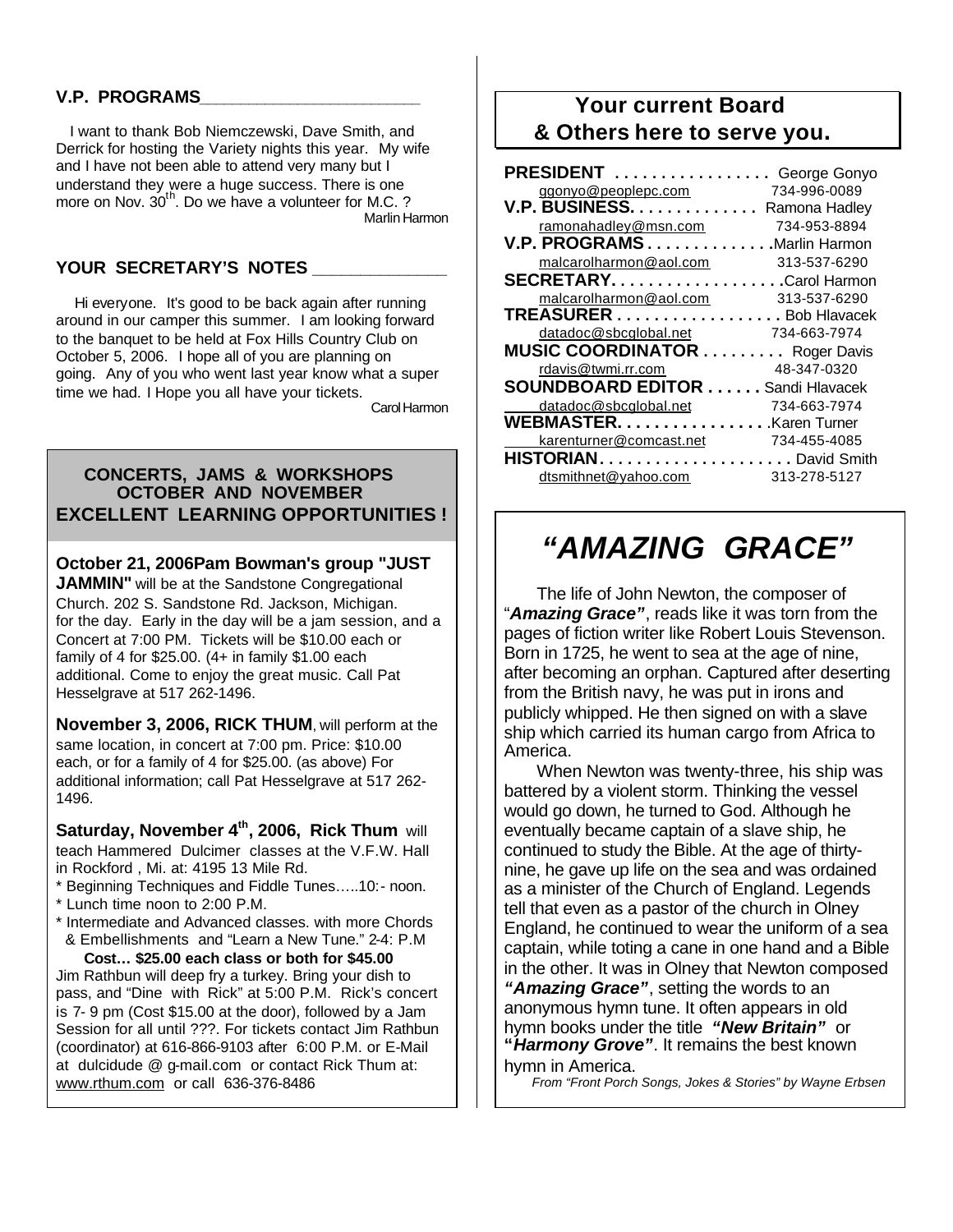### **Notes from the MUSIC MAN . . .**

 Well, summer is fast fleeting and fall is not far behind. Guess what? That means Christmas play dates are coming quicker than we think.

 No new song this month and the play list was only used once last month, so why change ?.

 Don't forget to practice the Christmas music and reserve the 4th Thursday for practice at Good Hope.

Roger

|                |     | <b>SSDS Oct. Play List</b> |         | first |
|----------------|-----|----------------------------|---------|-------|
| key            |     |                            |         | note  |
| 1              | G   | Westphalia Waltz           | 2X      | D     |
| 2              | C   | Julida Polka               | 3.5     | G     |
| 3              | G   | Peek-A-Boo Waltz           | 3x      | F#    |
| 4              | G   | Dusty Bob's Jig            | 3x      | D.    |
| 5              | D   | Hey Polka                  | 4x      | Α     |
| 6              | D   | Chinese Breakdown          | 3x      | Α     |
| $\overline{7}$ | G   | Maggie                     | 3x      | B     |
| 8              | G   | Silver and Gold            | 3X      | B     |
| 9              | G   | Eddie's Reel               | 3x      | D.    |
| 10             | G   | Down Yonder.               | 3X      | B     |
| 11             | Am  | Katushka                   | 5X      | A     |
| 12             | D.  | The Road to Boston         | 3x      | F#    |
| 13             | D   | The Ashgrove               | 3x      | A     |
| 14             | G   | <b>Red Wing</b>            | 3x      | D     |
| 15             | G   | Rosin the Beau             | 3X      | D     |
| 16             | G   | <b>Tick Tock Polka</b>     | 3X      | D     |
| 17             | DA. | Maple Sugar                | 31/2    | F#    |
| 18             | Em  | Missouri                   | 3x      | E     |
| 19             | D   | <b>Beaumont Rag</b>        | 3x      | G     |
| 20             | G   | Southwind                  | 3x      | D     |
| 21             |     | Endless Medley:            | 2ea     |       |
|                | D   | Ragtime Annie              | 2X      |       |
|                | D   | Soldiers Joy               | 2X      |       |
|                | D&G | <b>Golden Slippers</b>     | $2X$ ea |       |

# **Holiday Playdates…………**

Dec. 04..Cherry Hill Presbyterian Church, Dearborn, 6:00 - 7:00 pm

- 12..Suburban Retired School Personnel, Berkley, 1:00 - 2:00 pm
- 13..American House, Westland, 2:30 3:30 pm
- 17. St. Richard's Church, Westland, 6 7:00 pm
- 19..Northville Library, Northville, 7:00 8:00 pm
- … 21..Livonia Civic Center Library, Livonia, 12:15 - 1:00 pm

### **Holidays are coming . . . . . . . Start practicing !……….Roger**

|    |                | <b>Holiday Play List</b>           |         | first     |
|----|----------------|------------------------------------|---------|-----------|
|    | key            |                                    |         | not       |
|    |                |                                    |         | е         |
| 1  | G              | <b>Jingle Bells</b>                | $Ch+2$  | B         |
| 2  | G              | <b>Red Wing</b>                    | 3X      | D         |
| 3  | G              | Away in a Manger                   | 3x      | D         |
| 4  | G              | Deck the Halls (3rd time soft/slow | 3x      | D         |
| 5  | G              | Red Apple Rag                      | 3x      | D         |
| 6  | C              | Winter Wonderland                  | 2x      | G         |
| 7  | C              | <b>Silver Bells</b>                | 3x      | C         |
| 8  | G              | The Bells of St, Mary              | 3x      | D         |
| 9  | E <sub>m</sub> | We Three Kings                     | 3x      | B         |
| 10 | G              | I'll Remember you Love,            | 2x      | B         |
| 11 | G              | Joy to the World                   | 3x      | G         |
| 12 | G              | Let it Snow                        | 2x      | D         |
| 13 | D              | <b>Festival Rag</b>                | 3x      | A         |
| 14 | D              | Rudolph                            | 3x      | Α         |
| 15 | G              | Up On the House Top                | 3X      | D         |
| 16 | G              | Westphalia Waltz                   | 2x      | D         |
| 17 | D              | Frosty the Snowman                 | 2+end   | Α         |
| 18 | D              | Simple Gifts                       | 3x      | Α         |
| 19 | G              | Angels we Have Heard               | 3x      | B         |
| 20 | G              | Silver and Gold Two Step           | 3x      | B         |
| 21 | DG             | Silent Night                       | 2 ea    | <b>AD</b> |
| 22 | G              | Wish you a Merry C-mas             | $Ch-V-$ | D         |
|    |                |                                    | Ch      |           |

### **Holiday tune practice at Good Hope Church 4 th Thursday, October 26th**

 . Members are invited to submit a website address for their small group, poems, articles regarding history of instruments or music, quotable quotes, and other items of musical interest.

 **Deadline to submit all articles** for SOUNDBOARD newsletter **is the 20th of each month**. The newsletter is posted on the website by the first day of the month. Printed newsletters are available at all meetings each month. Back issues are available on request. We will mail out copies only if requested by a member. We try to minimize postage costs.

 We believe those interested in what's happening will get a copy from the website or come to a meeting **Send all articles to your Soundboard editor :** 

 Sandi Hlavacek… 734-663-7974 5598 Dixboro Rd. Ann Arbor, 48103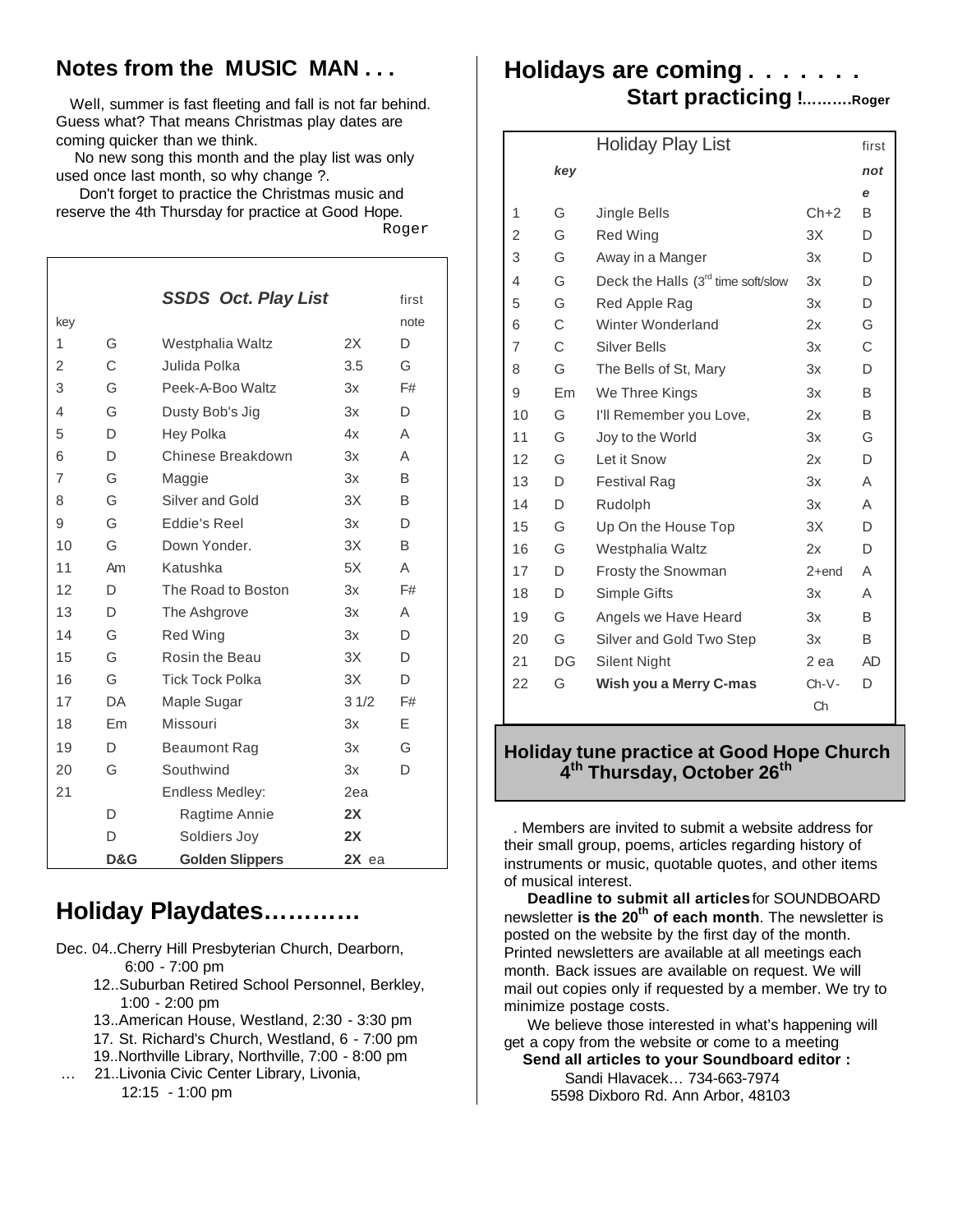#### LET'S WALK DOWN MEMORY LANE

 The first time I came to SSDS was quite a memorable experience! The day after my daughter Kelly's 10th birthday, we came to Silver Strings for the first time - to a Variety Night - and stayed to watch jamming. Kelly had her fiddle, but knew only one fiddle tune – "Boil that Cabbage". As the evening progressed, a small crowd circled around Kelly and gently taught, mentored and encouraged her through several hours of playing. I've told many people that no amount of money could ever buy the wonderful experience we had that night. That is how I think of Silver Strings.

To me, SSDS is about:

1) Music

2) Friendship and Fun

3) Support and Mentoring

4) Learning and Growing

First Kelly and I joined, then the next year my son Greg and my husband Ken, then my Mother, Marilyn Catt, then my brother-in-law, Craig Kaiser, then this summer my nephew, Ben Catt... and finally, at the last Variety Night my mother-in-law, Carol Kaiser joined! We've brought our own mini-chapter to SSDS… six Kaisers and two Catts! ………….……………………….Lynne Ellen Kaiser

 **\* \* \* \* \* \***

Silver Stings Dulcimer Society holds a special spot in our lives. There are so many places we would not have known about it if we did not go to different playdates and festivals in Michigan and Ohio. Just being able to play this type of music at least twice a month is a rare treat. Many other clubs do not meet as often as we do. David and I are lucky to live so close to Good Hope Lutheran Church. Most of all, the friendships we have made over the years are priceless.

Theresa and David Smith

 **\* \* \* \* \* \***

 **What does SSDS mean to you ? What fond memories do you have of playdates & other activities from our past 24 years ? What have you liked best ? Will you please share these thoughts with the group ? Perhaps some past activities are worth bringing back. What do you think ? Leave it it the suggestion box, or direct it to your Soundboard editor.**

 **\* \* \* \* \* \***

 Bob & I took our first dulcimer lessons, at John C. Campbell Folk School in Brasstown, North Carolina. At the end of our 5 day class, our wonderful teacher, Anne Lough, advised us to find a dulcimer club at home, so we would continue to practice and learn… we would "find others there, who were once beginners and very willing to help us".

 We came home, found Silver Strings on the internet, and joined. We were handed an overwhelmingly large pack of music (of which we had learned 2 songs in class) and advised to always bring a tape recorder, and to buy the club CD to practice with. We did exactly that, worked at home, and learned one tune at a time. It seemed like an eternity went by, as we came to jams, set up our instruments, and looked at them, while everyone around us played. Even the songs we learned… we couldn't play that fast.

 We met 6 other new players at SSDS, and started getting together to learn songs, and practice together at a comfortable speed. We all improved, some faster than others. (We could tell who was practicing more at home). Those were good times. Some "outgrew" the "Newbies", but we all gained musical skill and confidence.

 We have taken a few lessons, and enjoyed festivals and other workshop opportunities. We have grown a lot musically, and met many really good people. After almost 4 years playing with SSDS, we have a long way to go, but are quite comfortable in almost any jam session we visit. We are truly grateful that Silver Strings was available, and so welcoming.

 I've spent the past 3 years asking older members what brought them to SSDS, and what they liked best. All have agreed it's the music and the people. I can't count the number of people who said it was Silver Strings that brought them through the loss of a spouse, a child, a marriage, or a home… or a child-rearing challenge… or a serious illness. Music was their therapy, and the friends at Silver Strings were their support.

I'm sure that is what the founders of SSDS had in mind when they started this club. I've been told SSDS has historically been a place for people to learn, build their skills, share with others, and go forward to spread the joy of the dulcimer's "sweet sound" (and other associated instruments) through performance and teaching. Many teachers have been born here, and many small performing groups have spun off from the Silver Strings platform.

 The group has weathered some storms, but for almost 24 years, it has welcomed new players, and provided a foundation for learning, and new friendships. That history deserves respect, and the founders' vision deserves to be preserved. The sandi Hlavacek Sandi Hlavacek

 **\* \* \* \* \* \***